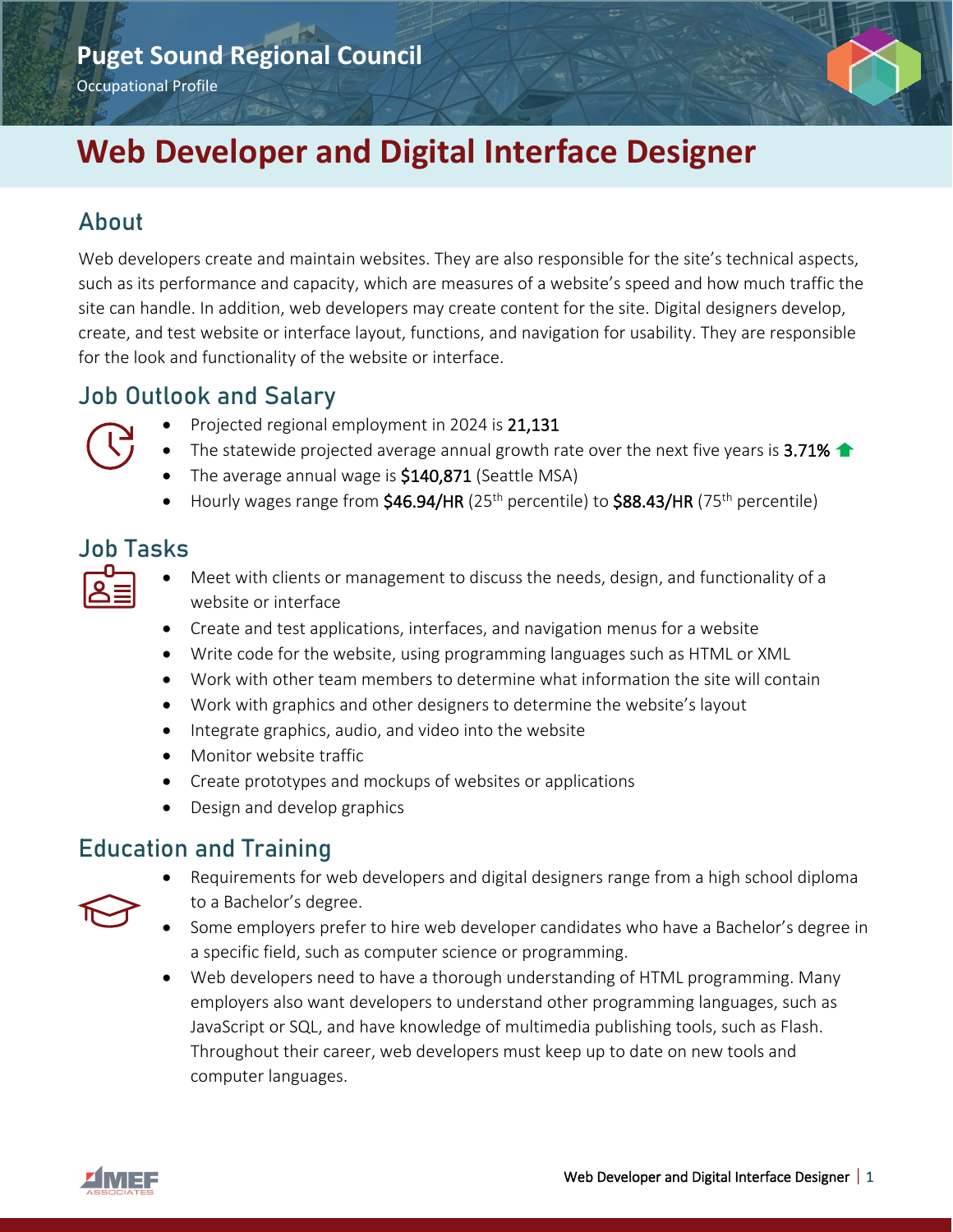- Employers of digital designers may prefer to hire candidates who have a Bachelor's degree in a field such as web design, digital design, or graphic arts.
- Web developers and digital designers may not need specific education credentials if they can demonstrate their abilities through prior work experience or projects.

### Work Schedule



• Most web developers and digital designers work full time.

# Skills



- **Communication skills.** Web developers and digital designers need to communicate effectively with coworkers to coordinate work on projects.
- Creativity. Web developers and digital designers often are involved in creating the appearance of a website and must make sure that it is appealing as well as functional.
- Customer-service skills. Webmasters have to respond politely to user questions and requests.
- Detail oriented. Web developers and digital designers must focus for long periods and write code precisely, because a minor error could cause an entire webpage to stop working.
- Problem-solving skills. Web developers and digital designers must check for coding errors and fix any that they find.

### Technology



- Database user interface and query software: Airtable; Blackboard software; Oracle JDBC; Transact-SQL
- Development environment software: Apache Ant; Apache Subversion SVN; Common business oriented language COBOL; Go
- Object or component oriented development software: Advanced business application programming ABAP; Apache Spark; Objective C; Scala
- Operating system software: Microsoft Windows Server; Oracle Solaris; Red Hat Enterprise Linux; UNIX Shell
- Web platform development software: Backbone.js; Microsoft ASP.NET Core MVC; React; Spring Framework

### Opportunities for Advancement



• Web developers and digital designers who have a Bachelor's degree may advance to become project managers and computer and information systems managers.

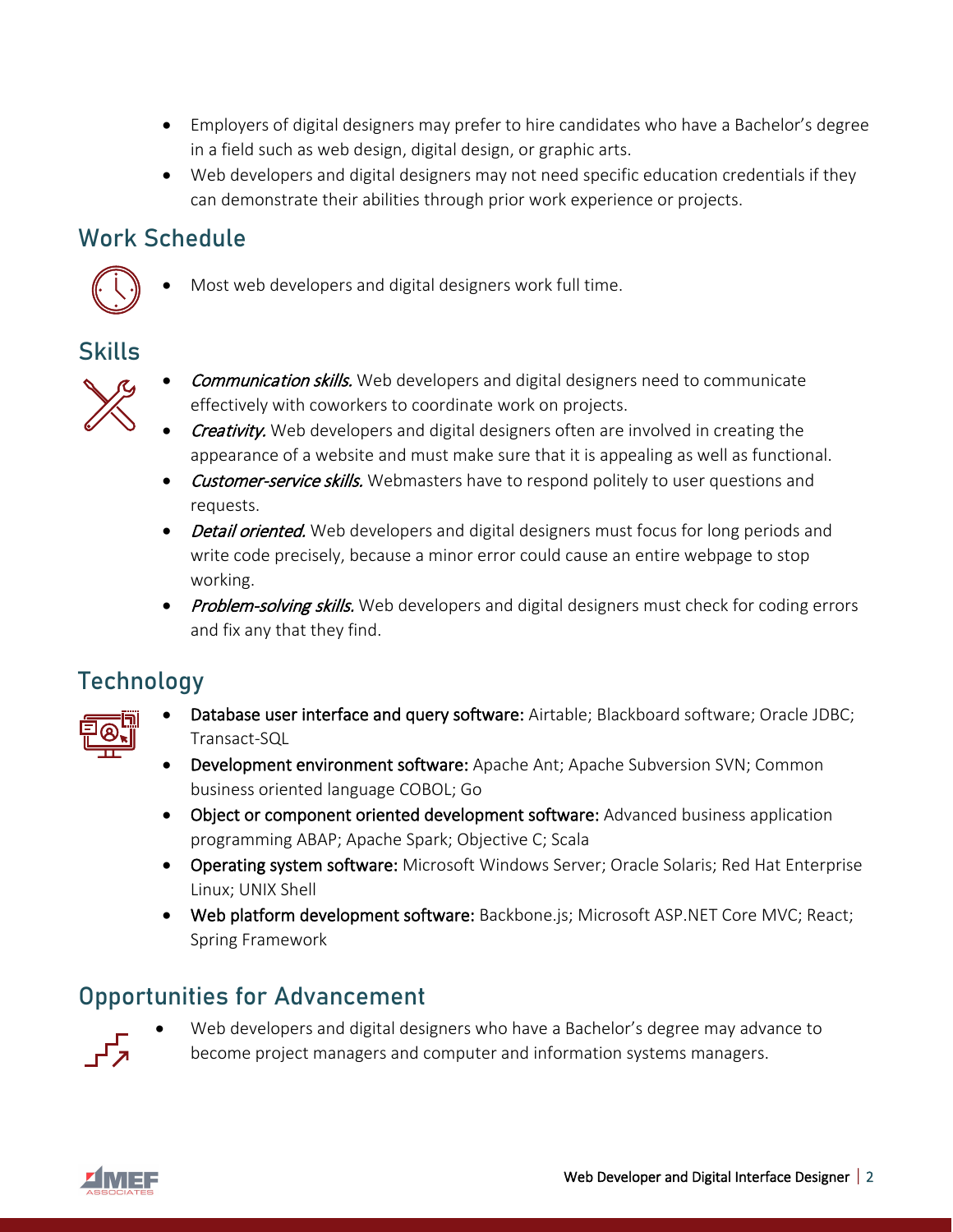### Education and Training Resources

The following regional education and training programs are examples of programs in the region that can help you obtain education and credentials to become a Web Developer and Digital Interface Designer. Some programs may require additional preparation and completion of prerequisites

| County               | Programs                                                                    |
|----------------------|-----------------------------------------------------------------------------|
| <b>King County</b>   | Apprenti (https://apprenticareers.org/locations/washington/)<br>$\bullet$   |
|                      | Bellevue College (https://www.bellevuecollege.edu/)<br>$\bullet$            |
|                      | Cascadia College (https://www.cascadia.edu/)<br>$\bullet$                   |
|                      | City University of Seattle (https://www.cityu.edu/)<br>$\bullet$            |
|                      | Code Fellows (https://www.codefellows.org/)<br>$\bullet$                    |
|                      | Coding Dojo (https://www.codingdojo.com/campus/washington-<br>$\bullet$     |
|                      | coding-bootcamp)                                                            |
|                      | Computing for All (https://www.computingforall.org/)<br>$\bullet$           |
|                      | DigiPen Institute of Technology (https://www.digipen.edu/)<br>$\bullet$     |
|                      | Epicodus, Inc (https://www.epicodus.com/)<br>$\bullet$                      |
|                      | Flatiron School (https://flatironschool.com/)<br>$\bullet$                  |
|                      | Galvanize, Inc.(https://www.galvanize.com/)<br>$\bullet$                    |
|                      | General Assembly (https://generalassemb.ly/browse)<br>$\bullet$             |
|                      | Green River College (https://www.greenriver.edu/)<br>$\bullet$              |
|                      | Highline College (https://highline.edu)<br>$\bullet$                        |
|                      | Lake Washington Institute of Technology<br>$\bullet$                        |
|                      | (https://www.lwtech.edu/)                                                   |
|                      | North Seattle College (https://northseattle.edu/)<br>$\bullet$              |
|                      | Renton Technical College (https://https://www.rtc.edu/)<br>$\bullet$        |
|                      | Seattle Central College (https://seattlecentral.edu/)<br>$\bullet$          |
|                      | Seattle Pacific University (https://spu.edu/)<br>$\bullet$                  |
|                      | Seattle University (https://www.seattleu.edu/)<br>$\bullet$                 |
|                      | Shoreline Community College (https://shoreline.edu)<br>$\bullet$            |
|                      | South Seattle College (https://southseattle.edu/)<br>$\bullet$              |
|                      | STEP Computer Academy (https://itstep.us/)<br>$\bullet$                     |
|                      | University of Washington/Bothell (https://www.uwb.edu/)<br>$\bullet$        |
|                      | University of Washington Professional And Continuing Education<br>$\bullet$ |
|                      | (htips://www.pce.uw.edu/)                                                   |
|                      | <b>Western Governors University Seattle</b>                                 |
|                      | (https://www.wgu.edu/washington.html)                                       |
| <b>Kitsap County</b> | Olympic College (https://www.olympic.edu/)<br>$\bullet$                     |
| Pierce County        | Bates College (https://www.batestech.edu/)<br>$\bullet$                     |
|                      | Clover Park Technical College (https://www.cptc.edu/)                       |
|                      | Pierce College (https://www.pierce.ctc.edu/)<br>$\bullet$                   |
| Snohomish<br>County  | Edmonds College (https://www.edmonds.edu/)<br>$\bullet$                     |